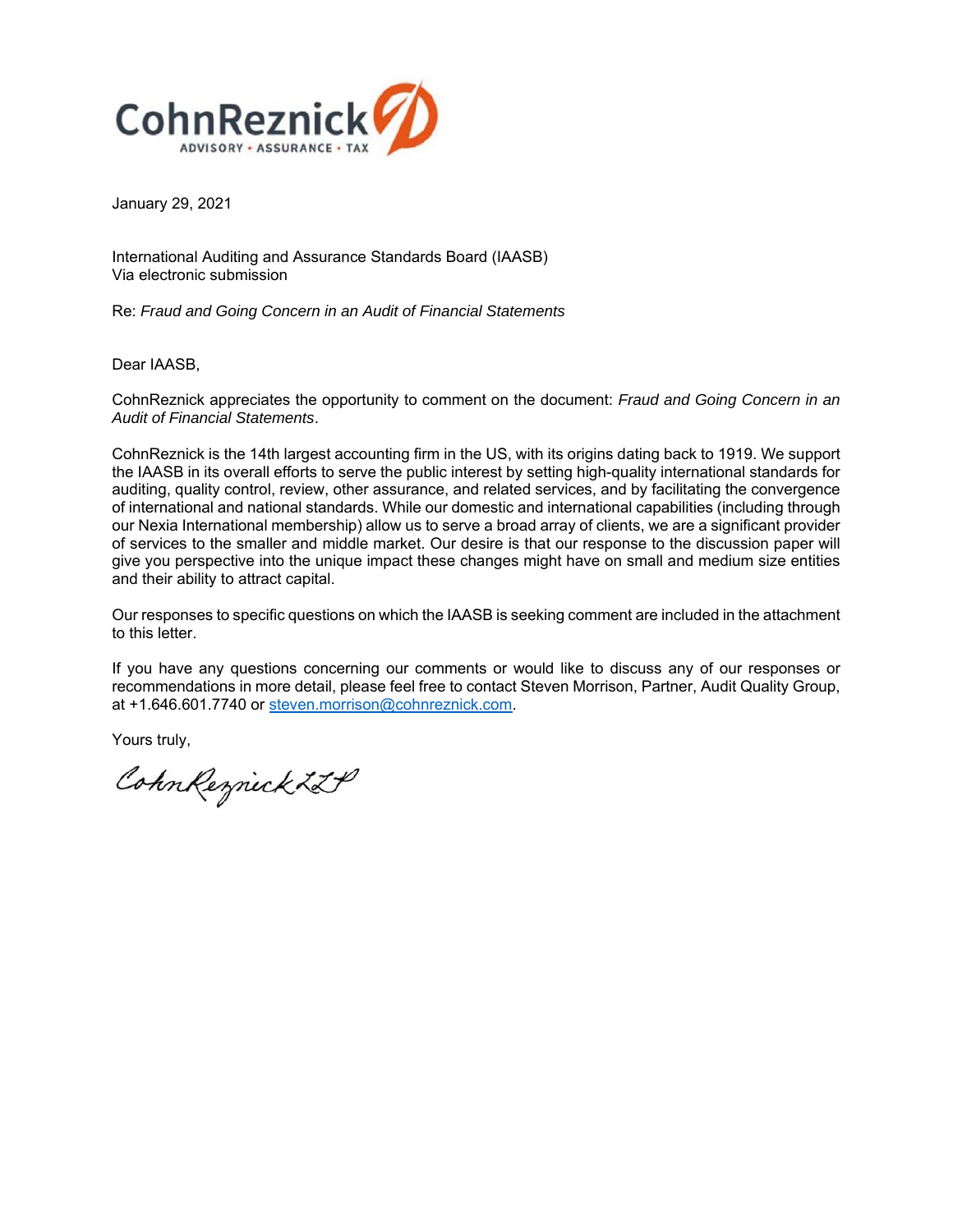# ATTACHMENT

# **CohnReznick comments on** *Fraud and Going Concern in an Audit of Financial Statements***.**

# **1. In regard to the expectation gap (see Section I):**

**a) What do you think is the main cause of the expectation gap relating to fraud and going concern in an audit of financial statements?**  We believe a number of factors contribute to the expectation gap relating to fraud and going concern. Some of this expectation gap is perpetuated by litigators and regulators looking to assign

blame for a perceived shortcoming, such as a high-profile restatement. We encourage the IAASB to work to narrow expectation gaps in existing standards but to not sacrifice audit quality.

**b) In your view, what could be done, by the IAASB and / or others (please specify), to narrow the expectation gap related to fraud and going concern in an audit of financial statements?**  We believe an advocacy effort by the IAASB targeted to management, investors, and governments may be appropriate. Such an effort may be a website written in plainly-spoken language with simple wording articulating what is and what is not the role of the auditor. Much of this will just be a recitation of the audit report itself, combined with an emphasis to the readers of the website to "Read the Report" to understand more.

We also believe the changes below to the auditor's report may narrow the expectation gap related to fraud and going concern:

# Fraud

We believe users of ISA reports may benefit from a more-clear indication about the risk of not detecting a material misstatement from fraud. We suggest the requirements in AU-C 700.35 and related application guidance (ADDENDUM 1) be incorporated into ISA 700 thus providing a more transparent description for users of ISA reports.

## *Auditor's Responsibilities for the Audit of the Financial Statements*

Our objectives are to obtain reasonable assurance about whether the financial statements as a whole are free from material misstatement, whether due to fraud or error, and to issue an auditor's report that includes our opinion. Reasonable assurance is a high level of assurance but is not absolute assurance and therefore is not a guarantee that an audit conducted in accordance with GAAS will always detect a material misstatement when it exists. The risk of not detecting a material misstatement resulting from fraud is higher than for one resulting from error, as fraud may involve collusion, forgery, intentional omissions, misrepresentations, or the override of internal control. Misstatements are considered material if there is a substantial likelihood that, individually or in the aggregate, they would influence the judgment made by a reasonable user based on the financial statements.

## Going concern

We believe it is appropriate to remove requirement for the auditor's responsibility section of the auditor's report to include the statement in ISA 700.38(b)(iv):

To conclude on the appropriateness of management's use of the going concern basis of accounting and, based on the audit evidence obtained, whether a material uncertainty exists related to events or conditions that may cast significant doubt on the entity's ability to continue as a going concern. If the auditor concludes that a material uncertainty exists, the auditor is required to draw attention in the auditor's report to the related disclosures in the financial statements or, if such disclosures are inadequate, to modify the opinion. The auditor's conclusions are based on the audit evidence obtained up to the date of the auditor's report. However, future events or conditions may cause an entity to cease to continue as a going concern.

While the above statement is accurate, we believe the statement contributes to an expectation gap by implying negative assurance about the entity's ability to continue as a going concern for a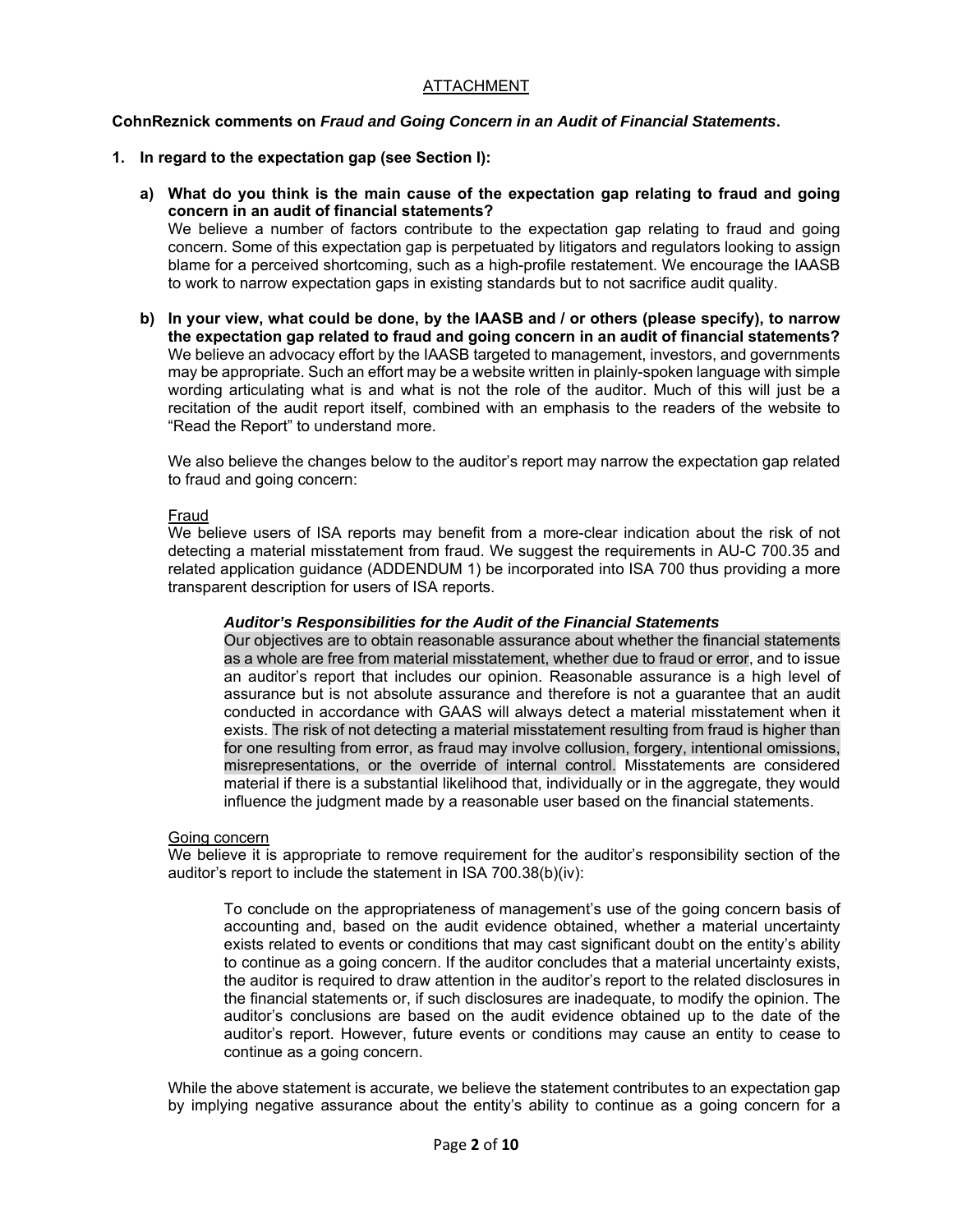reasonable period of time. That is, by indicating had the audit drawn attention to disclosures in the financial statements, that a material uncertainty exists, but if the auditor does not discuss a material uncertainty in the report, then a material uncertainty does not exist. We note that there is a corresponding responsibility of management indicated in ISA 700.33(b):

Assessing the entity's ability to continue as a going concern and whether the use of the going concern basis of accounting is appropriate as well as disclosing, if applicable, matters relating to going concern. The explanation of management's responsibility for this assessment shall include a description of when the use of the going concern basis of accounting is appropriate.

However, we believe the wording in ISA 700.38(b)(iv) still contributes to an expectation gap and believe the auditor's responsibility in ISA 700.38(b)(iv) should be removed from the auditor's report and have no objection to management's responsibility, ISA 700.38(b)(iv), being removed as well.

- **2. This paper sets out the auditor's current requirements in relation to fraud in an audit of financial statements, and some of the issues and challenges that have been raised with respect to this (see Sections II and IV). In your view:** 
	- **a) Should the auditor have enhanced or more requirements with regard to fraud in an audit of financial statements?**

**If yes, in what areas?** 

No, we do not believe the auditor should have enhanced or more requirements with regard to fraud in an audit of financial statements. Instead, we recommend the IAASB emphasize the concept of professional skepticism, similar to how the AICPA Auditing Standards Board (ASB) did in its recent update to AU-C 500 with various mentions and examples of the concept.

**b) Is there a need for enhanced procedures only for certain entities or in specific circumstances?1** 

**If yes:** 

- **i. For what types of entities or in what circumstances?**
- **ii. What enhancements are needed?**
- **iii. Should these changes be made within the ISAs or outside the scope of an audit (e.g., a different engagement)? Please explain your answer.**

We do not believe there is a need for enhanced procedures only for certain entities in specific circumstances. Instead, we believe the ISAs should continue to be drafted in a scalable manner.

#### **c) Would requiring a "suspicious mindset" contribute to enhanced fraud identification when planning and performing the audit? Why or why not?2**

We believe a "suspicious mindset" may, but not definitely, contribute to enhanced fraud identification. However, we believe a shift to a "suspicious mindset" in practice may negatively affect audit quality. The overall objective of the auditor is to obtain reasonable assurance about whether the financial statements as a whole are free from material misstatement, whether due to error or fraud. While a "suspicious mindset" may identify more fraud risk factors, we do not believe a "suspicious mindset" automatically leads to enhanced fraud identification and may lead to more audit effort expended on risks that do not have a reasonable possibility of a material misstatement. We also believe an auditor's focus should be on the financial statements and whether such financial statements are material misstated either by error or fraud. If an auditor expends a disproportionate amount of effort on fraud at the expense of consideration of error, the value of the audit may decrease in part because a misstated financial statement, whether by error or fraud, is still a misstated financial statement.

# **i. Should the IAASB enhance the auditor's considerations around fraud to include a "suspicious mindset"?**

# **If yes, for all audits or only in some circumstances?**

See our response to 2(c) above.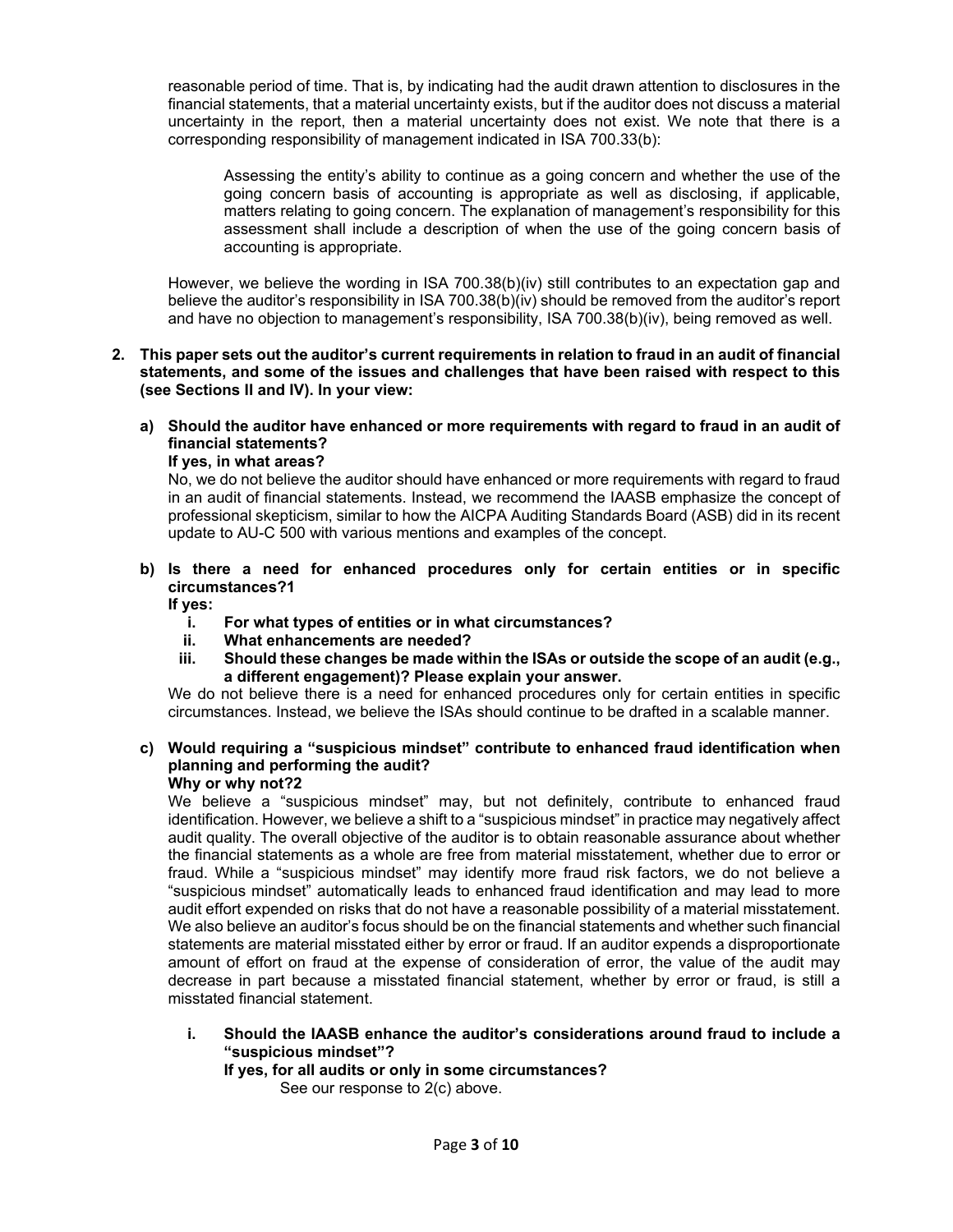**d) Do you believe more transparency is needed about the auditor's work in relation to fraud in an audit of financial statements? If yes, what additional information is needed and how should this information be communicated (e.g. in communications with those charged with governance, in the auditor's report, etc.)?** 

We believe more transparency may be appropriate and can be effectively and efficiently achieved by the IAASB adopting reporting requirements related to fraud similar to the AICPA's. See our response to 1(b) above, specifically the "Fraud" section.

- **3. This paper sets out the auditor's current requirements in relation to going concern in an audit of financial statements, and some of the issues and challenges that have been raised with respect to this (see Sections III and IV). In your view:** 
	- **a) Should the auditor have enhanced or more requirements with regard to going concern in an audit of financial statements? If yes, in what areas?**

We believe the ISAs should adopt the US GAAS AU-C 570 requirement in paragraph .17 and related application guidance on "Financial Support by Third Parties or the Entity's Owner-Manager" for the following reasons:

- i. AU-C 570.17 articulates the concept of obtaining sufficient appropriate audit evidence about "intent" and "ability" and the related application guidance provides context on the concept, thus provides useful guidance and some clarity to:
	- auditors
	- management (thus aiding the auditor in performing an effective and efficient audit)
	- users, thus helping to lower the expectation gap.
- ii. Also, the requirement to obtain written evidence of third-party support when third-party support is necessary in supporting management's assertion about the entity's ability to continue as a going concern for a reasonable period of time, contributes to the rigor of the audit and, by extension, the quality.
- **b) Is there a need for enhanced procedures only for certain entities or in specific circumstances? If yes:** 
	- **i. For what types of entities or in what circumstances?**
	- **ii. What enhancements are needed?**
	- **iii. Should these changes be made within the ISAs or outside the scope of an audit (e.g., a different engagement)? Please explain your answer**

We do not believe there is a need for enhanced procedures only for certain entities or in specific circumstances. Instead, we believe the ISAs should continue to be drafted in a scalable manner.

- **c) Do you believe more transparency is needed:** 
	- **i. About the auditor's work in relation to going concern in an audit of financial statements? If yes, what additional information is needed and how should this information be communicated (e.g., in communications with those charged with governance, in the auditor's report, etc.)?**

See our response to 1(b) earlier in this letter.

- **ii. About going concern, outside of the auditor's work relating to going concern? If yes, what further information should be provided, where should this information be provided, and what action is required to put this into effect?**  See our response to 1(b) earlier in this letter.
- **4. Are there any other matters the IAASB should consider as it progresses its work on fraud and going concern in an audit of financial statements?**

At this time we do not have any other matters the IAASB should consider relating to fraud and going concern. Given the size of US capital markets and the related robustness of the US legal environment, we recommend the IAASB obtain additional input from the AICPA ASB as the issues encountered by auditors in the US may be indicators of what non-US auditors may start experiencing in the next few years.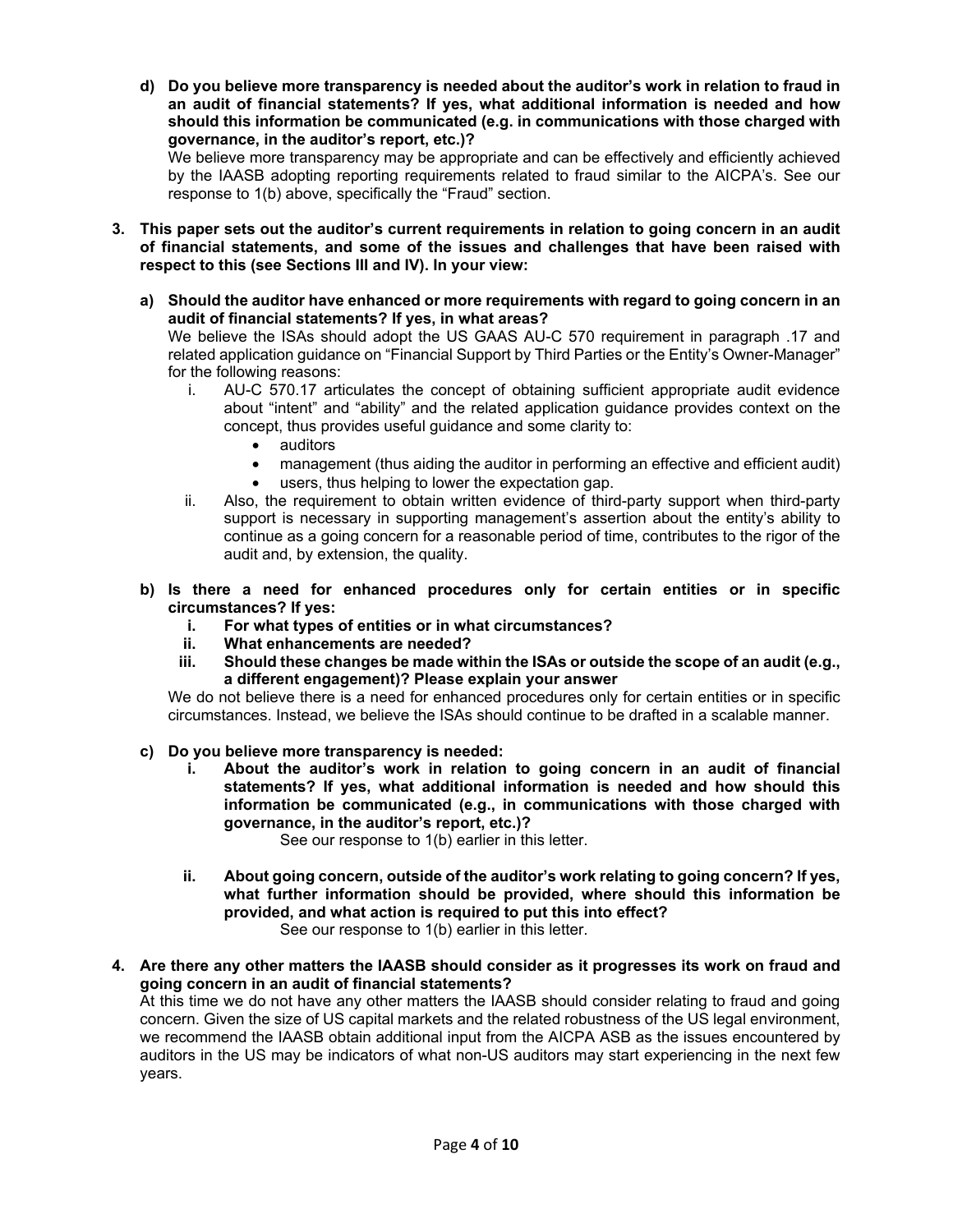**The IAASB is interested in perspectives about requiring the use of forensic specialists or other relevant specialists in a financial statement audit, and, if considered appropriate, in what circumstances the use of specialists should be required.** 

We believe the use of specialists should not be required. The objective of the audit is to obtain reasonable assurance about whether the financial statements as a whole are free from material misstatement, whether due to fraud or error. In order to obtain reasonable assurance, an auditor may feel it is necessary to use the work of an individual or organization in a field of expertise other than accounting or auditing. We feel the consideration of forensic specialists is already considered in ISA 620 or, in regard to a management specialist, in ISA 500. Requiring a "forensic specialist" may be problematic as the definition of a "forensic specialist" is broad and may not contribute to the auditor obtaining reasonable assurance. Instead, we believe the current construct of the ISAs is appropriate in allowing an auditor to use a forensic specialist, as appropriate, to respond to risks of material misstatement and enable the auditor to obtain sufficient appropriate audit evidence to be able to draw reasonable conclusions on which to base the auditor's opinion.

**As the world is changing and non-material frauds are becoming more prevalent, the IAASB would like to explore whether more needs to be done in relation to non-material frauds identified. As such, the IAASB is interested in perspectives about the perceived responsibilities of the auditor regarding non-material fraud in a financial statement audit (i.e., a broader focus on fraud) and what additional procedures, if any, may be appropriate. The IAASB is also interested in perspectives about whether additional audit procedures should be required when a non-material fraud is identified, and if so, what types of procedures.** 

We believe the objective of an audit should remain to obtain reasonable assurance about whether the financial statements as a whole are free from material misstatement, whether due to fraud or error. We have concerns that if an auditor expends disproportionate audit effort on non-material frauds and related procedures, that the risk of a material misstatement in the financial statements not being detected, such as by error, or a different and more material fraud, may increase. Such would not be in the public interest. We believe the current construct of ISA 240 is appropriate overall, for risk identification related to fraud.

## **The IAASB is interested in perspectives on whether enough emphasis is placed on the auditor's responsibilities around fraud related to third parties. We are also interested in feedback about the auditor's role in relation to third party fraud that does not result in a material misstatement of the financial statements but may have a severely negative impact on the entity (e.g., cybercrime attacks).**

We believe enough emphasis is placed on the auditor's responsibilities around fraud related to third parties. We encourage the IAASB to consider interpretive guidance in regard to fraud. By providing examples of simple and complex frauds, along with how these frauds may affect risk assessment and an auditor's response, may provide appropriate real-world guidance to auditors of substantially all experience levels.

As articulated in the question, we do not believe audit procedures should be designed to detect fraud that is not directly related to risks of material misstatement. The overall objective of the auditor is to obtain reasonable assurance about whether the financial statements as a whole are free from material misstatement, whether due to error or fraud. If the auditor is focused on risks not associated with the financial statements, the risk of the auditor not detecting a material misstatement in the financial statements may increase, thus eroding audit quality and possibly harming the public interest. Also, the user's perception of what an audit is and is not may become blurred and harm the Profession and the user community.

**The IAASB is interested in perspectives on whether additional engagement quality control review procedures specifically focused on the engagement team's responsibilities relating to fraud should be considered for audits of financial statements of listed entities, and those other engagements, if any, for which the firm has determined an engagement quality control review is required.** 

We do not believe additional engagement quality control review (EQCR) procedures specifically focused on the engagement team's responsibilities relating to fraud should be considered for audits of financial statements of listed entities, and those other engagements, for which an EQCR is required by a firm. We believe the current EQCR requirements are appropriate as is and caution the IAASB that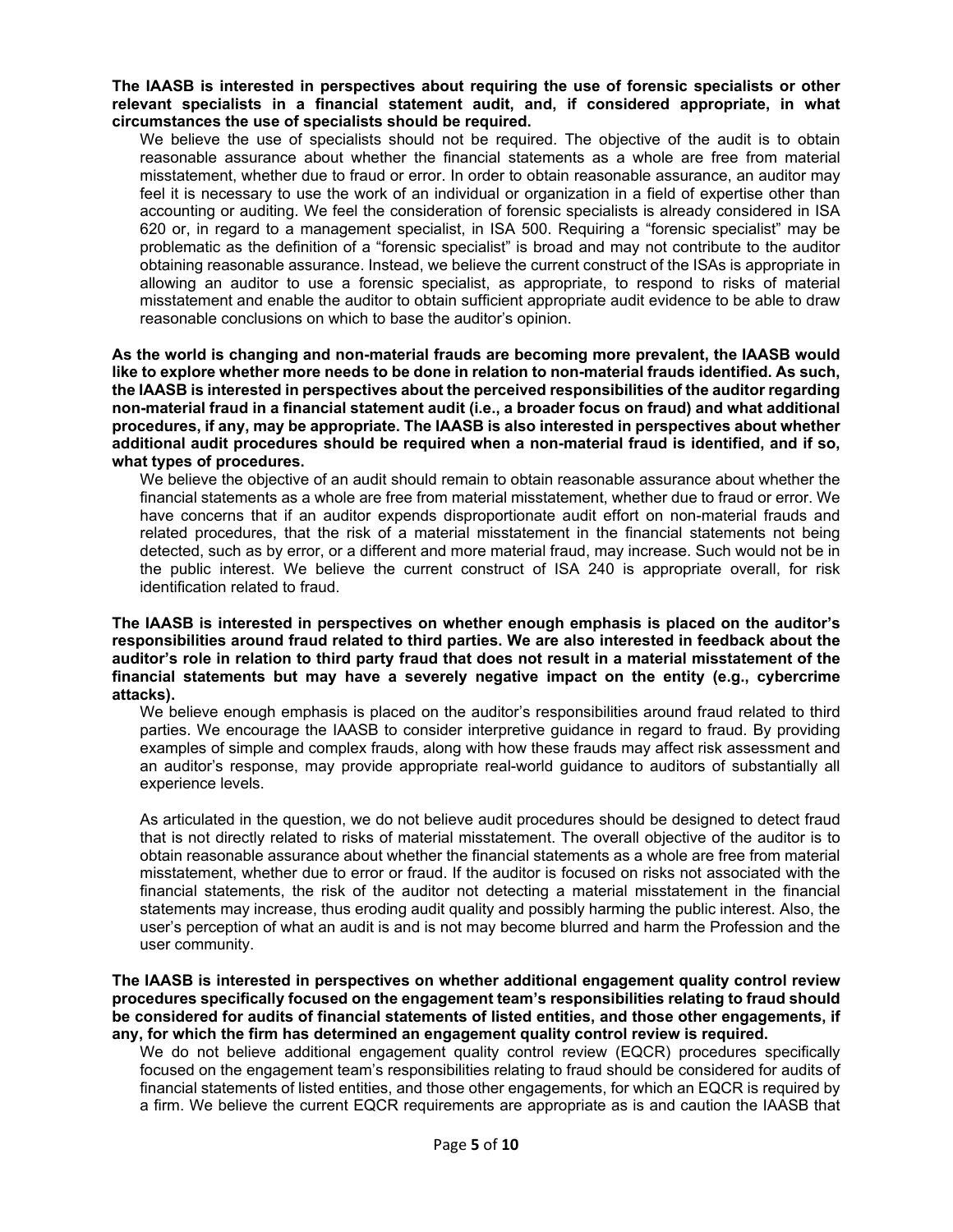being overly prescriptive in EQCR requirements could perpetuate a "checklist mentality" among EQCRs and thus erode audit quality, which would not be in the public interest.

#### **The IAASB is interested in perspectives on whether entities should be required to assess their ability to continue as a going concern for longer than twelve months, and therefore whether auditors should be required to consider this longer time period in their assessment, beyond the current required period. If stakeholders believe a longer timeframe should be required, alignment will need to be retained between the requirements under the applicable financial reporting framework and the auditing standards in order for auditors to be able to adequately perform their procedures.**

Given that major financial reporting frameworks now have a requirement for management to assert regarding going concern, we believe the ISAs should be "framework neutral" and thus the auditor's consideration should align with the financial reporting framework. If the ISAs use a different assessment period than the period indicated by a financial reporting framework, the IAASB will have become a de facto accounting standard setter.

#### **The IAASB is interested in perspectives about whether changes are needed with regard to going concern and other concepts of resilience (within the purview of the IAASB's remit).**

We believe the assessment period should be that of the financial reporting framework. However, when the financial reporting framework has not defined a reasonable period of time, we believe the IAASB should consider AU-C 570 and the concept that the period be set as " within one year after the date that the financial statements are issued (or within one year after the date that the financial statements are available to be issued, when applicable)."

Regarding risks and uncertainties to the entity, we note the FASB US GAAP framework has principlesbased requirements for disclosure, including ASC 275. We acknowledge other frameworks may not be as robust and encourage the IAASB to consider incorporating elements of ASC 275 into the ISAs. However, this has the effect of the audit standard setter setting accounting requirements.

We caution the IAASB from introducing different layers of assurance regarding "resilience" or "solvency" particularly in terms of noting "material inconsistencies" or providing negative assurance. Such gradations may encourage confusion amongst users and contribute to an increased expectation gap that would not be in the public interest.

## **The IAASB is interested in perspectives on what more is needed to narrow the knowledge gap with regard to the meaning of material uncertainty related to going concern, to enable more consistent interpretation of the concept.**

See our response to the perspective immediately above this one and also to 3(a) earlier in this letter.

**The IAASB is interested in perspectives about whether more is needed related to professional skepticism when undertaking procedures with regard to fraud and going concern and what additional procedures, if any, may be appropriate.** 

We encourage the IAASB to consider the following:

- i. *Recently issued AICPA SAS 142.* We recommend the IAASB emphasize the concept of professional skepticism, similar to how the AICPA Auditing Standards Board (ASB) did in its recent update to AU-C 500 with various mentions and examples of the concept.
- ii. *Further enabling professional skepticism.* We recommend the IAASB look to AU-C 570, specifically:
	- a. AU-C 570.17 articulates the concept of obtaining sufficient appropriate audit evidence about "intent" and "ability" and the related application guidance provides context on the concept, thus provides useful guidance and some clarity to:
		- i. auditors
		- ii. management (thus aiding the auditor in performing an effective and efficient audit)
		- iii. users, thus helping to lower the expectation gap.
	- b. Also, the requirement to obtain written evidence of third-party support when thirdparty support is necessary in supporting management's assertion about the entity's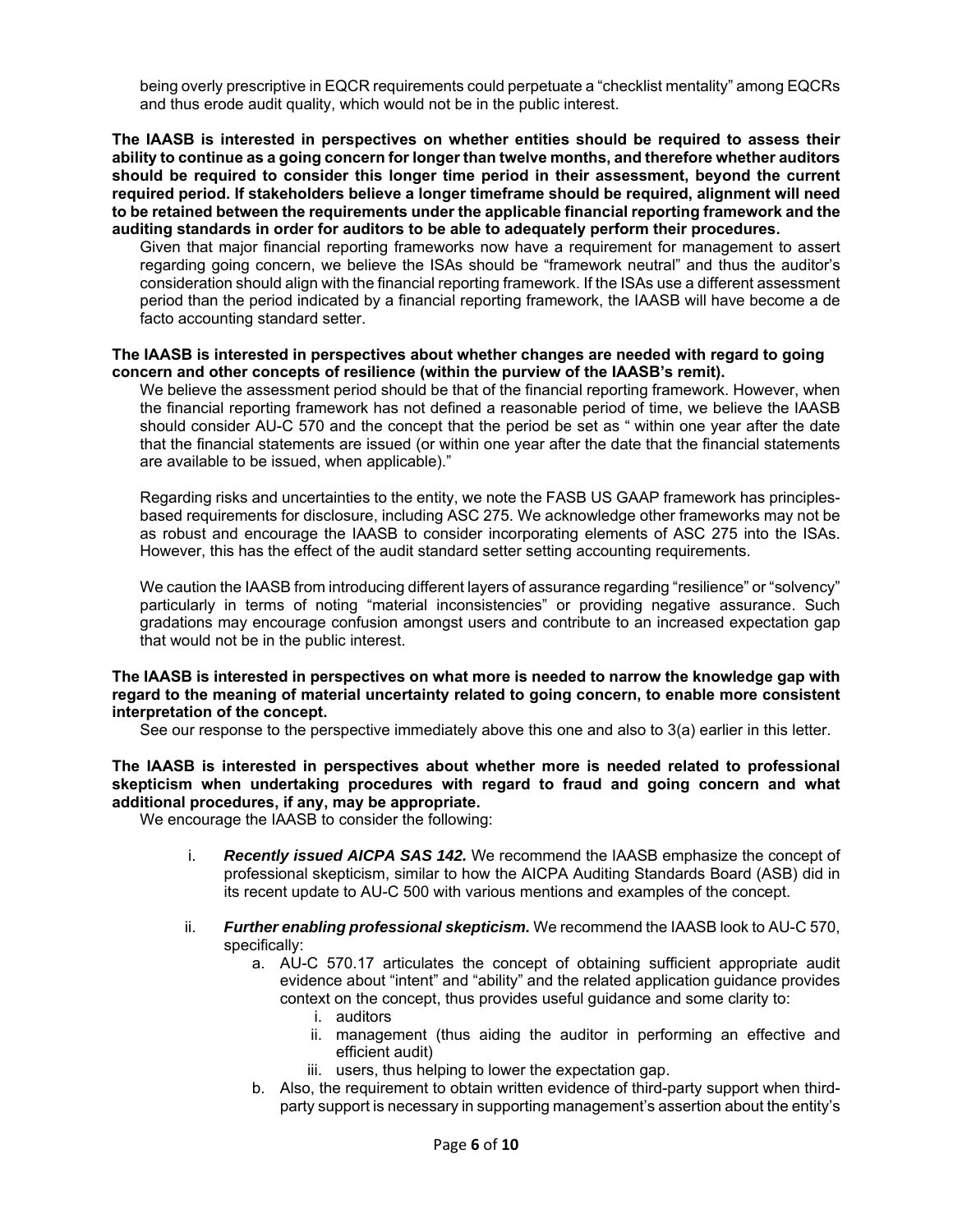ability to continue as a going concern for a reasonable period of time, contributes to the rigor of the audit and, by extension, the quality.

#### **The IAASB is interested in perspectives about whether more information is needed in the auditor's report regarding fraud or going concern, and if so, further details about the transparency needed.**

We believe more transparency may be appropriate and can be effectively and efficiently achieved by the IAASB adopting reporting requirements related to going concern and fraud similar to the AICPA's. See our response to 1(b) above, specifically the "Going Concern" and "Fraud" sections.

## **In addition, the IAASB is interested in perspectives about whether more transparency is needed with regard to communications with those charged with governance.**

We caution that providing too much information may be detrimental. We also note that providing information that is outside the scope of the audit may be misleading and may unintentionally encourage undue reliance by those charged with governance on the auditor in the performance of the financial reporting oversight responsibilities of those charged with governance.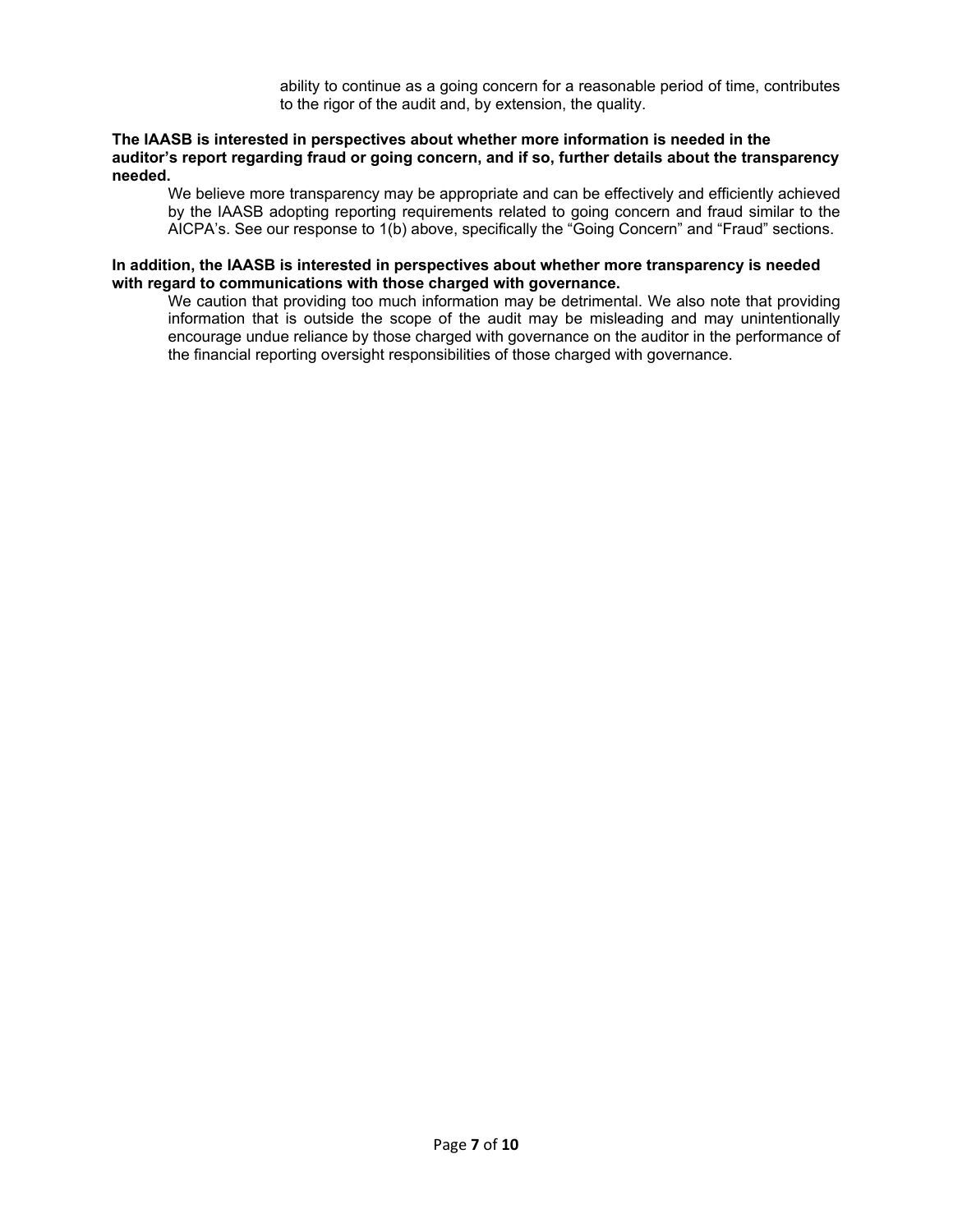# **ADDENDUM 1, AU-C 700**

**.35** This section of the auditor's report should do the following: (Ref: par. .A43)

- a. State that the objectives of the auditor are to
	- i. obtain reasonable assurance about whether the financial statements as a whole are free from material misstatement, whether due to fraud or error, and (Ref: par. .A44)
	- ii. issue an auditor's report that includes the auditor's opinion.
- b. State that reasonable assurance is a high level of assurance but is not absolute assurance and therefore is not a guarantee that an audit conducted in accordance with GAAS will always detect a material misstatement when it exists. (Ref: par. .A45)
- b. State that the risk of not detecting a material misstatement resulting from fraud is higher than for one resulting from error, as fraud may involve collusion, forgery, intentional omissions, misrepresentations, or the override of internal control.
- c. State that misstatements are considered material if there is a substantial likelihood that, individually or in the aggregate, they would influence the judgment made by a reasonable user based on the financial statements.<sup>8</sup> (Ref: par. .A46)

8 Paragraph .02 of section 320, *Materiality in Planning and Performing an Audit.*

#### *Auditor's Responsibilities for the Audit of the Financial Statements* (Ref: par. .34–.37)

**.A43** The description of the auditor's responsibilities as required by paragraphs .34–.37 of this section may be tailored to reflect the specific nature of the entity, for example, when the auditor's report addresses consolidated financial statements.

**.A44** Objectives of the Auditor (Ref: par. .35*a*–*c*). The auditor's report explains that the objectives of the auditor are to obtain reasonable assurance about whether the financial statements as a whole are free from material misstatement, whether due to fraud or error, and to issue an auditor's report that includes the auditor's opinion. These objectives are in contrast to management's responsibilities for the preparation and fair presentation of the financial statements.

**.A45** Because the auditor's opinion is based on obtaining reasonable assurance, the auditor's report does not constitute a guarantee. Because of the inherent limitation of an audit, there is an unavoidable risk that some material misstatements of the financial statements may not be detected, even though the audit is properly planned and performed in accordance with GAAS. Accordingly, the subsequent discovery of a material misstatement of the financial statements resulting from fraud or error does not by itself indicate a failure to conduct an audit in accordance with GAAS.<sup>24</sup>

24 Paragraph .A56 of section 200 and paragraph .10*d* of section 210.

**.A46** When the applicable financial reporting framework defines materiality differently from the definition in section 320, *Materiality in Planning and Performing an Audit*, the auditor's report may need to reflect the definition or description of materiality from the applicable financial reporting framework.

## **ADDENDUM 2, AU-C 570**

#### *Financial Support by Third Parties or the Entity's Owner-Manager*

**.17** When management's plans include financial support by third parties or the entity's owner-manager (hereinafter referred to as "supporting parties") and such support is necessary in supporting management's assertions about the entity's ability to continue as a going concern for a reasonable period of time, the auditor should obtain sufficient appropriate audit evidence about the following:

- a. The intent of such supporting parties to provide the necessary financial support, including written evidence of such intent, and (Ref: par. .A32–.A37)
- b. The ability of such supporting parties to provide the necessary financial support (Ref: par. .A24, .A38)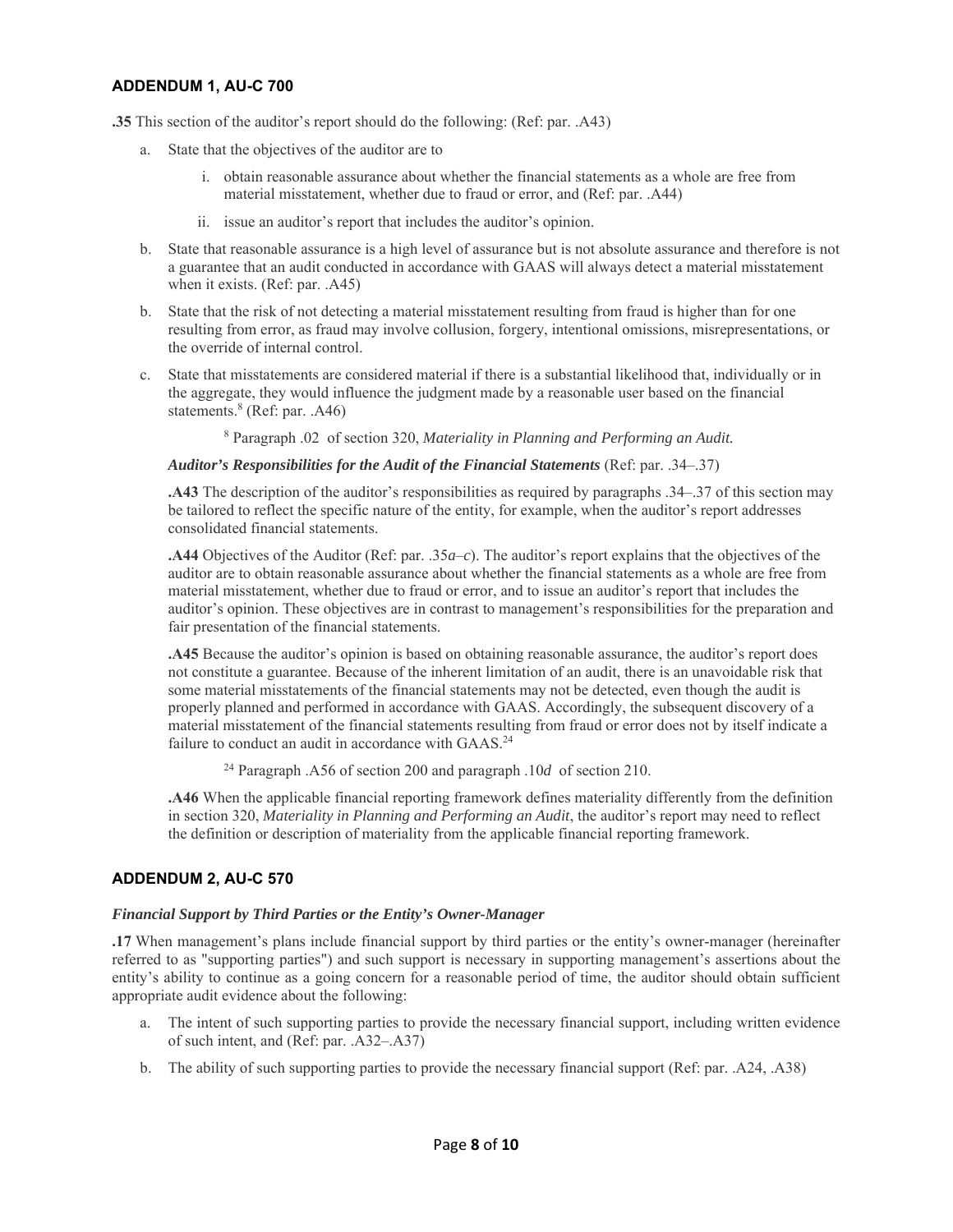The failure to obtain the written evidence required by item (*a*) constitutes a lack of sufficient appropriate audit evidence regarding the intent of the supporting parties to provide financial support. Therefore, the auditor should conclude that management's plans are insufficient to alleviate the determination that substantial doubt exists about the entity's ability to continue as a going concern for a reasonable period of time. (Ref: par. .A32–.A34)

**.A24** Financial support by owner-managers is often important to smaller entities' ability to continue as a going concern. When a smaller entity is largely financed by a loan from the owner-manager, it may be important that these funds are not withdrawn. For example, the continuance of a smaller entity in financial difficulty may be dependent on the owner-manager subordinating a loan to the entity in favor of banks or other creditors, or the owner-manager supporting a loan for the entity by providing a guarantee with the owner-manager's personal assets as collateral. See paragraphs .A32–.A38 for further guidance about financial support from the owner-manager.

# *Financial Support by Third Parties or the Entity's Owner-Manager*

# *Intent*

# **Support Letters or Written Confirmations**

**.A32** The auditor's evaluation of the support letter (as further described in paragraph .A33) or written confirmation includes consideration of the terms and conditions of the commitment and may include, as applicable, considerations of the legality and enforceability of the commitments.

**.A33** The intent of supporting parties to provide the necessary financial support may be evidenced by either of the following:

- a. Obtaining from management written evidence of a commitment from the supporting party to provide or maintain the necessary financial support (sometimes referred to as a "support letter").
- b. Confirming directly with the supporting parties (as described in paragraph .A35) the existence of commitments to provide or maintain the necessary financial support. Confirmation may be necessary if management only has oral evidence of such financial support.

**.A34** When the financial support is provided by an owner-manager, the evidence regarding intent may be in the form of a support letter or a written representation.<sup>29</sup>

29 See section 580, *Written Representations* .

## **Obtaining Written Confirmations**

**.A35** If the auditor obtains a support letter as described in paragraph .A33*a*, the auditor may still request a written confirmation in accordance with section 505, *External Confirmations* , from the supporting parties regarding the contents of the support letter. For example, such written confirmation may be requested when, in the auditor's professional judgment, a written confirmation is necessary to determine the validity of the support letter as well as the accuracy and completeness of the related terms and conditions.

## **Illustration of the Third-Party Support Letter**

**.A36** The purpose of the support letter from supporting parties is to provide sufficient appropriate audit evidence about the supporting parties' intent to provide financial support to the entity. The support letter may also include additional material facts and circumstances that may be pertinent to the determination of whether substantial doubt exists about the entity's ability to continue as a going concern for a reasonable period of time. The following is an illustration of a support letter that may be requested from the supporting parties when the applicable financial reporting framework is FASB ASC. The illustrative wording also includes an assertion about the supporting party's ability to provide financial support, but such wording does not, by itself, provide sufficient appropriate audit evidence regarding ability.

*(Supporting party name)* will, and has the ability to, fully support the operating, investing, and financing activities of *(entity name)* through at least one year and a day beyond [insert date]<sup>30</sup> (*the date the financial statements are issued or available for issuance, when applicable)*.

# 30 See paragraph .A37.

Depending on the facts and circumstances, this written support letter may be adapted, for example, by adding the following wording: